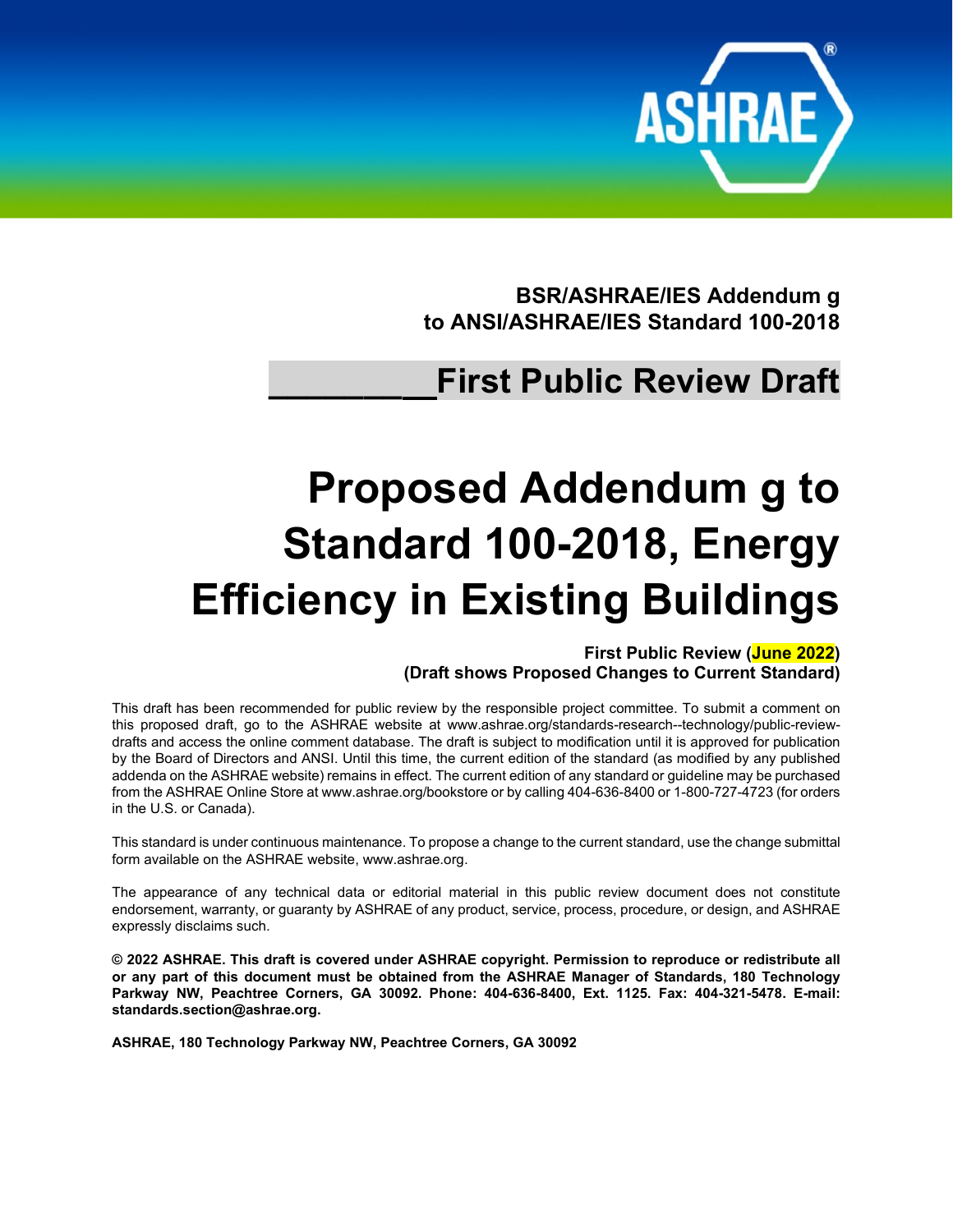BSR/ASHRAE/IES Addendum g to BSR/ASHRAE/IES Standard 100-2018, *Energy Efficiency in Existing Buildings* First Public Review Draft

**(This foreword is not part of this standard. It is merely informative and does not contain requirements necessary for conformance to the standard. It has not been processed according to the ANSI requirements for a standard and may contain material that has not been subject to public review or a consensus process. Unresolved objectors on informative material are not offered the right to appeal at ASHRAE or ANSI.)**

### **FOREWORD**

*This proposed addendum revises Section 5.2.1 to simplify and clarify the descriptive language for net energy consumption, deletes the existing Figure 5-1 illustrating the net energy use concept and replaces it with a new Figure 5-1, and deletes the existing Table 5-1 completely as it does not add any useful information with respect to a building's net energy consumption.*

*Note:* This addendum makes proposed changes to the current standard. These changes are indicated in the text by underlining (for additions) and strikethrough (for deletions) except where the reviewer instructions specifically describe some other means of showing the changes. Only these changes to the current standard are open for review and comment at this time. Additional material is provided for context only and is not open for comment except as it relates to the proposed changes.

#### **Addendum g to Standard 100-2018**

**Modify Section 5 as shown. The remainder of Section is unchanged.**

#### **ENERGY MANAGEMENT PLAN**

[ … ]

#### **5.2 Building Energy Monitoring**…

**5.2.1** Provide measured *net energy* consumption data for each *building*, including all forms of imported and exported energy from at least 12 consecutive months of data monitored in a period not to exceed two years prior to the efficiency audit. The *net energy* concept is illustrated in Figure 5-1 and Table 5-1 and is calculated in accordance with Section 5.2.4 as follows:

*Net energy* use = Energy Delivered to the *Building* – Excess Energy Exported from *Building* for Beneficial Use

*Net energy* use =  $(1a + 1b + 1c + 1d)$   $(3a + 3b + 3c + 3d + 3e)$ 

where 1a, 1b, 1c, and 1d are metered energy supplies that are used in the *building* (this includes bulk energy sources), and 3a, 3b, 3c, 3d, and 3e are metered energy excesses that are supplied to another *building* or grid as useful energy.

 $[...]$ 

*Note to Reviewers: Existing Figure 5-1, "Net Energy Concept," is deleted and replaced in its entirety by a new Figure 5-1, "Net Energy Concept" as shown.*